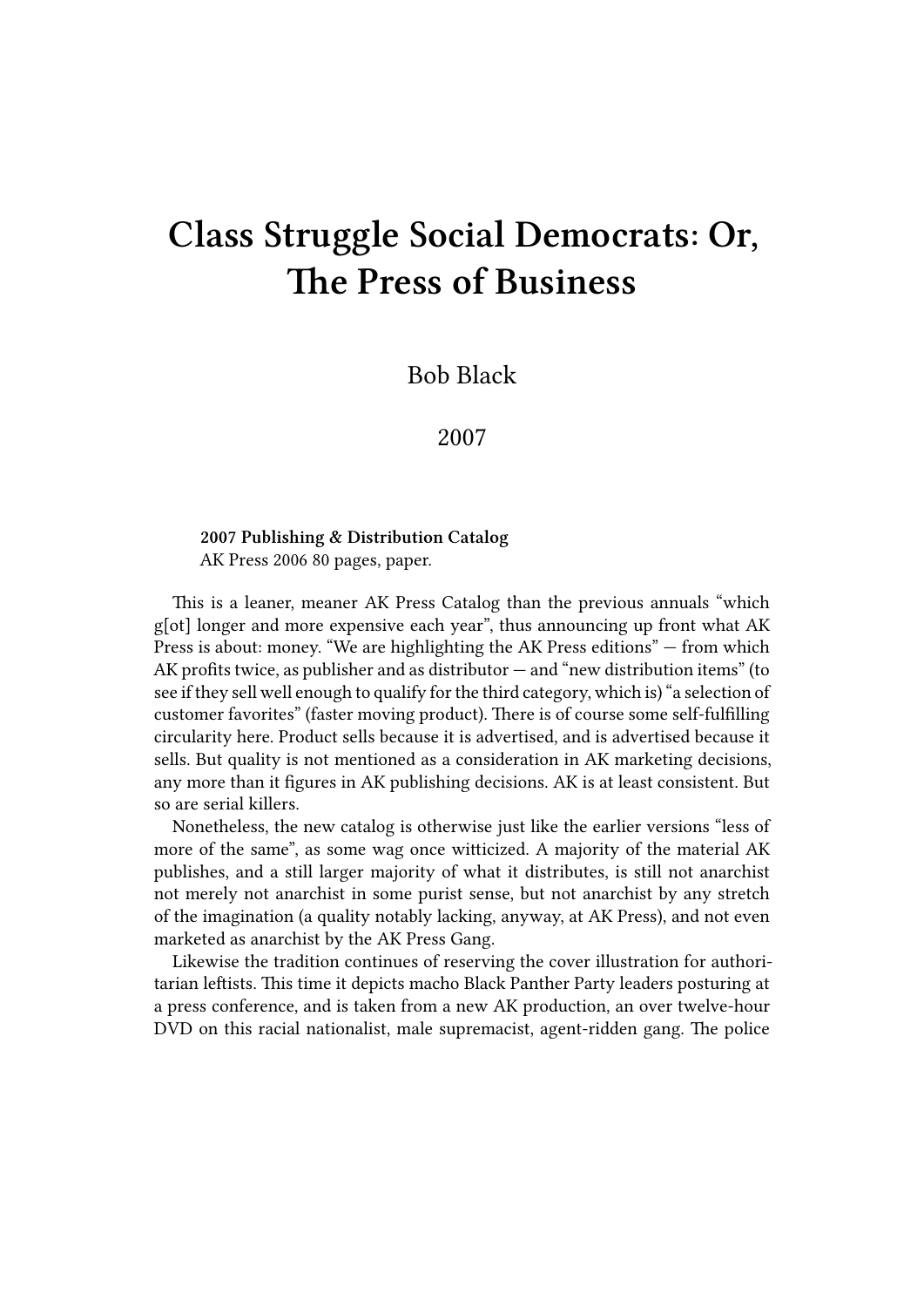so exaggerated the Party's own revolutionary chest-thumping that they came to believe their own lies and violently suppressed the Party. I wonder if the footage includes the odious odysseys of Huey Newton (gunned down during a drug deal) and Eldridge Cleaver (who, even before hiring out to the right, celebrated his rape of white women as an affirmation of his black manhood). I hope it also includes a Panther leader's speech to the last SDS convention, orating that the proper position for women in the movement was prone. (Did he mean "supine," or was he a sodomite?) There was nothing anarchist about this self-styled vanguard party, unless you count its brief, overpublicized operation of a soup kitchen.

The nine new AK titles are a fair biopsy (would that it were an autopsy) of the Catalog. Only two titles are unequivocally anarchist. The only book worth reading is the reprint of *Vision on Fire: Emma Goldman on the Spanish Revolution*. Typically it is by a member of the classical anarchist pantheon. AK would never publish anything so radical if Goldman were writing today. The other title is *Rebel Alliances* by Ben Franks, "Concentrating on the class-struggle tradition within anarchism, as represented by the current national federations in Britain." There are books that you can't put down. This is one that you can't pick up. I can put it down without picking it up.

There's a CD from fading pop stars and self-styled anarchists Chumbawamba, one of AK's financial angels (the others are Noam Chomsky and AK founder Ramsay Kanaan's rich mother, whose initials are "AK"). And there is an anthology of "academic scholars and engaged individuals" (yawn) co-edited by fired professor David Graeber, an example of a familiar figure on the AK scene: a social democrat who calls himself an anarchist. But anyway this is not an anarchist book. The rest? There is the Panther DVD; the Stalinist old (public) school boy Alexander Cockburn; liberal publicity hound Jello Biafra; media critic Robert Fisk; and the unspeakable Ward Churchill.

Churchill is truly a piece of work: ex-Long Range Recon ("search and destroy") in Vietnam; ex-Weatherman; ex-white man; American Indian Movement splitter; tenured faculty without a Ph.D or a single scholarly publication; non-Indian pan-Indian nationalist; anti-Semite; and, needless to say (but, in a letter to AJODA, he did say it), no anarchist. AK Press is forever fumbling for his zipper. Churchill always publishes there the books that even other leftist publishers shrink from. He was keynote speaker at the (unofficially) AK-controlled Bay Area Anarchist Bookfair two years ago. When David Horowitz and other right-wingers campaign against campus academic freedom, Exhibit A is always Ward Churchill. Churchill has always had agent provocateur written all over him. That is how many Native American activists regard him. As I once remarked (AJODA 46), "You'd have to be awfully stupid, even by lax anarchist standards, not to notice that this guy has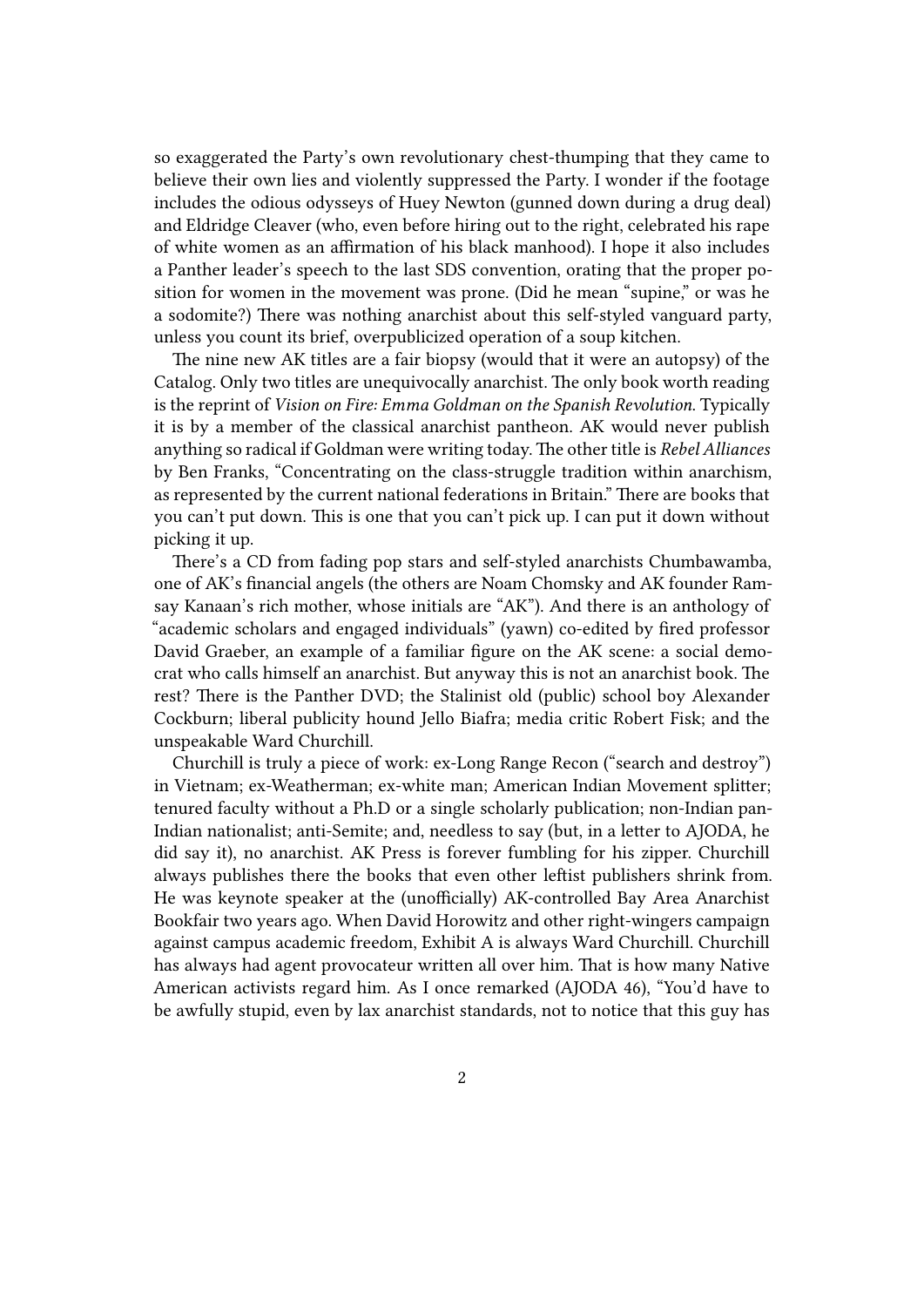always had agent provocateur written all over him." And as Churchill himself once observed in this magazine, you don't have to be an agent to do an agent's work.

Churchill realized and suppressed himself and, if he has handlers, may have made himself too hot to handle with his infamous essay on 9/11. His argument: Everybody who perished at the World Trade Center (including, presumably, the airline passengers) got what they had coming: not just the lawyers and bankers and stockbrokers and (later) the cops, but also the secretaries, the bank tellers, the janitors, the parking lot attendants, and (later) the firemen. The little people were "little Eichmanns." He really said that, although AK calls all of the criticism a "smear campaign" against what were merely "controversial remarks concerning the culpabilities of the functionaries administering U.S. economic and political policies," such as fry cooks and temps. Presumably an employee of the University (and therefore of the State) of Colorado like Churchill does not qualify as such a functionary. Not a few who died that day were nonwhite, unlike Professor Churchill. Rumor has it that, to avoid litigation and further bad publicity, the University is buying out Churchill's tenured position. Rest assured that he will, literally, sell out. AK will hail him as a hero and martyr.

It's not possible to provide even thumbnail reviews of the many AK Press books which no anarchist publisher could possibly publish. The catalog, like the larger selection on the website, consists overwhelmingly of books and other products whose politics are nationalist, liberal, Marxist, social democratic, authoritarian (socalled radical) feminist, liberal feminist, Third Worldist, or racist. AK's relation to Noam Chomsky, as to Chumbawamba, is corrupt. As to them, AK functions as a vanity press masquerading as an independent publisher. The current, slimmeddown catalog carries 16 Chomsky titles. Most consist of tendentious, repetitive ephemera: speeches and interviews. Churchill is also getting to that point, probably more out of laziness and contempt for his publisher and readers than because of the old age, fatigue, and peevish impatience which noticeably afflict Chomsky, who cannot understand why anyone still disagrees with him about anything.

Chomsky's interview in AJODA #29 disclosed how utterly out of touch he is with contemporary anarchism. El Presidente Hugo Chavez (a statist leftist with authoritarian tendencies) may have learned something about US imperialism from Chomsky, as he related to the UN General Assembly, but a lot more people have gotten the same lowdown from Harper's or The New Yorker, or from many alternative and small press publications and internet sites. But now we have Chomsky on Anarchism! After 40 years, he has outed himself as an anarchist. Who would have ever suspected it? Certainly nobody who read all the Stalinist and nationalist manifestos he signed in full page ads in the New York Review of Books (By People Who Write for the New York Review of Books).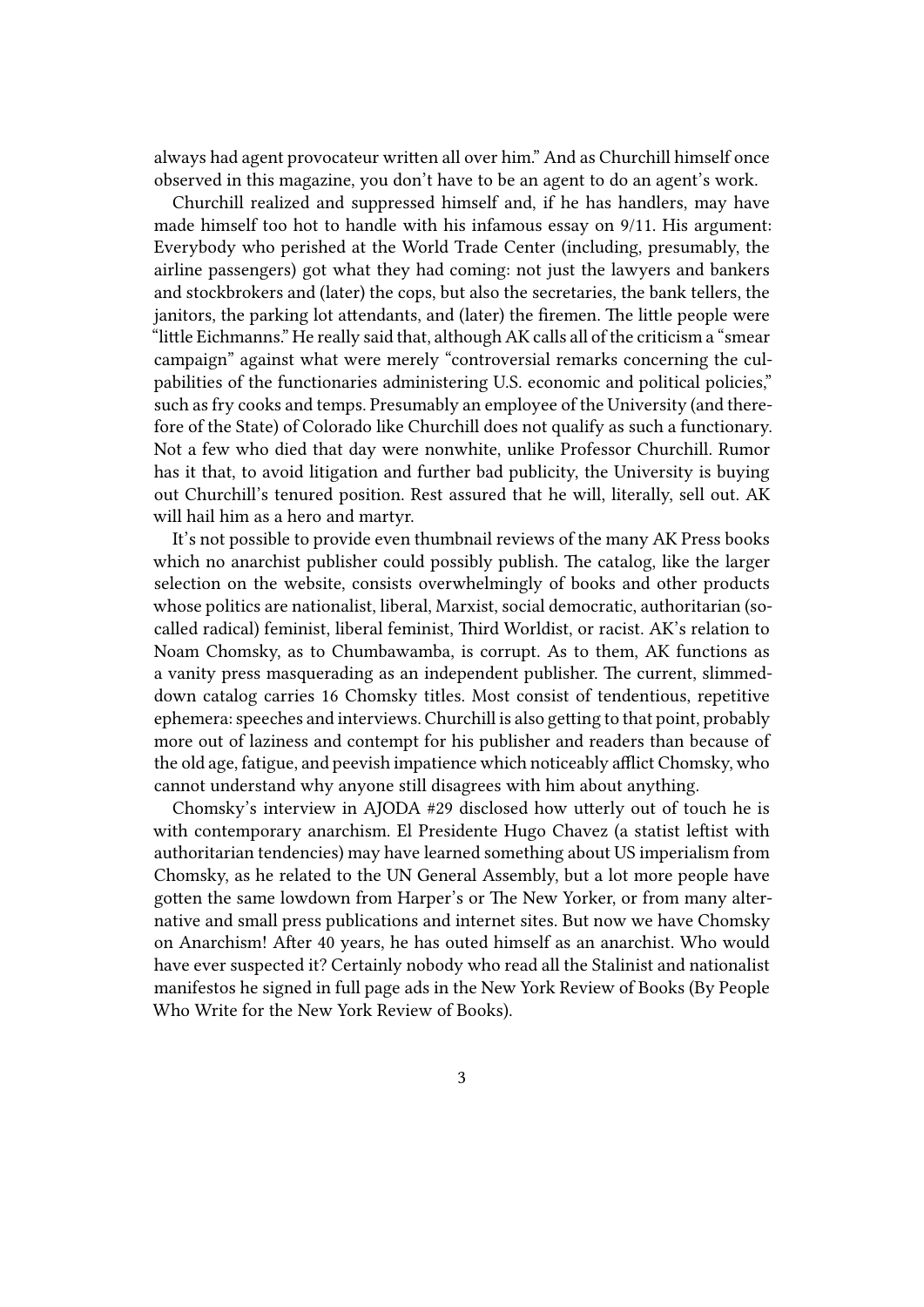I mean really, why reprint, from 1970, *At War with Asia: Essays on Indochina*? Is there currently no unpublished anarchist book more worthy of publication by an anarchist publisher? Even AK says it has 20 more titles it would publish next year if it could. C.A.L. Press has several in the pipeline, but lacks for sugar daddies. Chomsky was, and is, like AK Press, an anti-imperialist fellow traveler, a sucker for any Third World authoritarian nationalist gang that seizes state power, or tries to, or wants to.

Or why publish and showcase in the print catalog any book by the unscrupulous manipulator Michael Albert? Especially *Moving Forward: Program for a Participatory Economy* ("Parecon")? AK asks: "If not capitalism, then what?" Albert answers: Capitalism. "The only game in town at the moment," echoes AK. Capitalism is a participatory economy. For most people, their participation assumes the commodity-form of wage-labor. Albert has his own vanity press, South End Press, so why does AK publish him, unless as an affirmation of solidarity with Albert's program of self-managed capitalism (say, sort of like AK Press itself!)? According to Leibnitz's Law of the Identity of Indiscernibles, if every predicate of X is possessed by Y, and every predicate of Y is possessed by X, then X and Y are identical. Let  $X = AK$  Press and let  $Y =$  South End Press, and it follows that they are identical. Even Albert, who is capable of almost any misrepresentation, isn't impudent enough to claim to be an anarchist.

Two years ago, at a get-together of some of the BASTARD conference organizers, somebody asked, "What does "para" mean?" in expressions like paralegal, paramedic, etc. Someone else said, "Para means 'something like.'" "So then," I asked, "does Parecon mean 'something like a con?'"

And then there is AK's relation with the late Murray Bookchin, whose books AK cheerfully reprints, years after Bookchin announced that, not only was he not an anarchist, he had never been one — something his many critics had long since demonstrated. This too is likely a corrupt or at least a profit-driven decision. I suspect that Bookchin subsidized these publications; even if he didn't, AK trades on his perceived name recognition, as on Chomsky's. (Bookchin, incidentally, hated Chomsky.for being more famous than he was. Chomsky ignored Bookchin.)

In 1995, AK published Bookchin's *Social Anarchism Versus Lifestyle Anarchism*, a senile ostensibly class-struggle diatribe against everything interesting in contemporary anarchism. Including Hakim Bey/Peter Lamborn Wilson (*Immediatism* currently reprinted by AK Press!), who was for Bookchin the most decadent of all "lifestyle anarchists," although Bookchin was too puritanical to mention the biggest reason for his disgust (Bey is an out, proud pedophile). Now AK reprints Bookchin's 1971 anarchist debut, *Post Scarcity Anarchism*, in its "Working Classic" series no less, oblivious to the fact that this collection absolutely denounced class struggle revolution as passe and irrelevant, for instance, to Paris May/June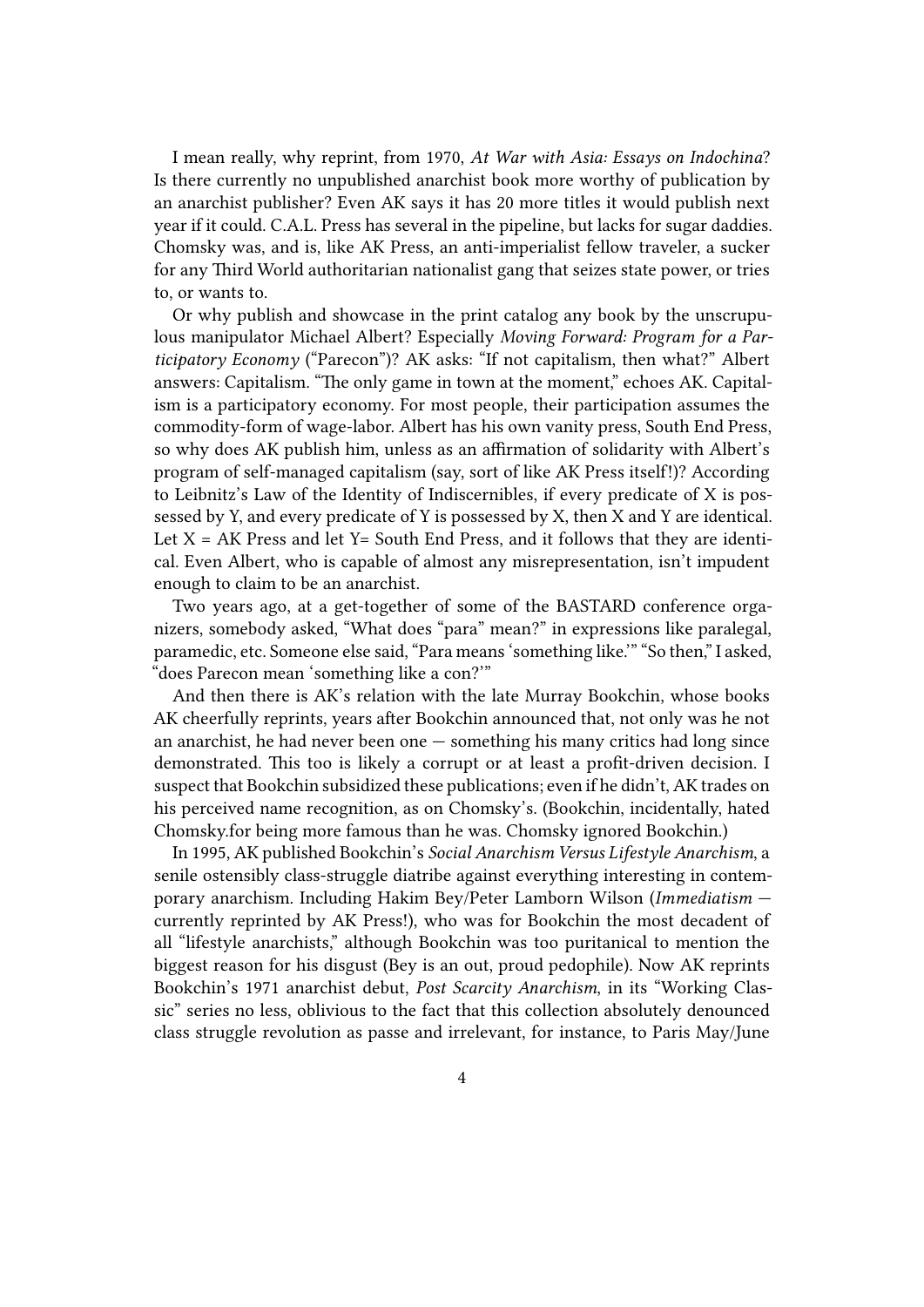1968, which Bookchin falsely claimed to have observed at first hand, and which he diagnosed as a trans-class revolution.

Since AK Press is more of a commercial than a political enterprise, let's look at how it plays its capitalist game, the only game in town. Although AK is wellcapitalized, its books are overpriced just compare them to the books of C.A.L. Press or Autonomedia, which are without wealthy sponsors, although Bey (of Autonomedia), like Kanaan, may be investing the benefits of family wealth. Nonetheless AK books are, even aside from their content, of poor quality. Their covers are often ugly, including those designed by the "famed," "renowned" artist Freddie Baer (famed and renowned mainly as a gossip who is no longer spoken to by anybody interesting enough to gossip about). Typos, misspellings and grammatical errors abound. There is usually no index, although with current word-processing technology, it is easy to quickly, easily, and cheaply construct one. AK Press apparently does not edit for content, although it censors for content, as it did the Introduction of *Dreams of Freedom* (see the full version in AJODA #62).

Some people may say that, for all its faults, on balance AK Press makes a positive contribution to anarchism, because it occasionally publishes or reprints worthy anarchist books, or at least books worthy of anarchist interest. But it's not just a matter of more is better. AK Press is not just a poor excuse for an anarchist publisher. It is also a malign influence on genuine anarchist publishing. When AK publishes a poorly produced, badly edited, overpriced edition of even, say, an anarchist classic for which there is only a limited market it effectively precludes any other anarchist or small press or independent publisher from publishing the same book, even if that publisher could have done a better job, and maybe even sold more copies. The Magon anthology *Dreams of Freedom* may be such a book. But some authors would rather be published certainly or sooner, even in a sloppy version, than uncertainly or later. Deceased authors have no say in the matter. But the more books AK publishes, especially since it is also a distributor, the more it consolidates its near hegemony over the publication of anarchist books, although those books are a sideline to its much larger project of leftist publishing.

That business reality may well influence the content of anarchist writing too, in predictably conservative, workerist, social democratic, moralist, and reformist directions. Authors may be writing (or may have already written) with an eye to AK's obvious predilections. AK Press poses a serious problem, and potentially a crisis, for British and North American revolutionary anarchists. How has this happened? The revival and steady growth of anarchism in the last several decades has made it interesting, not only to the police and the press, but also to leftist ideologues and small-scale venture capitalists, who are sometimes the same (such as Ramsay Kanaan; cf. Caitlin Manning dba *Processed World*). Anarchists think of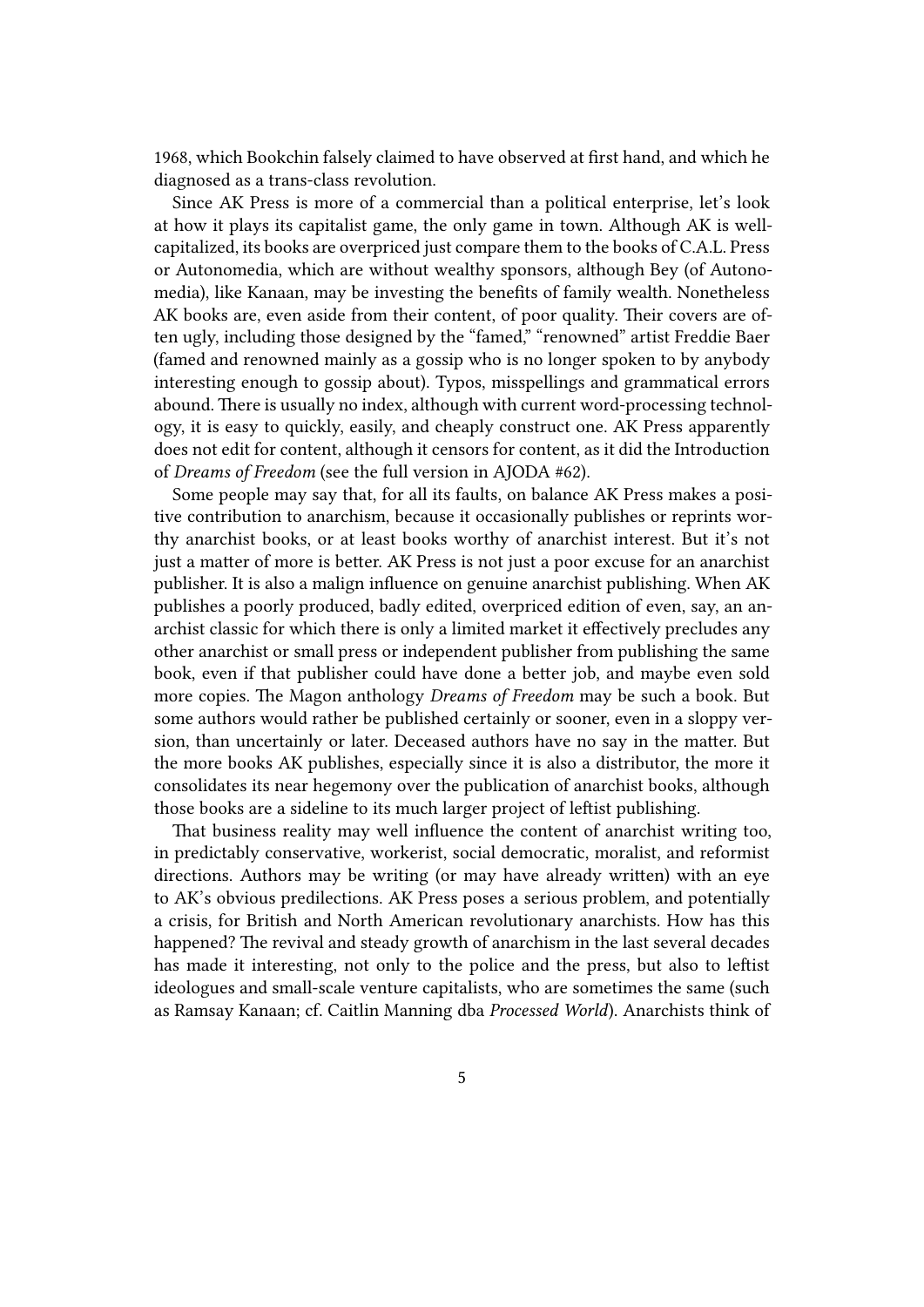themselves as a movement, potentially anyway, but capitalists may think of us, not implausibly, as less of a movement than a market.

We would rather think of ourselves as activists than as consumers, but we are consumers all the same, and we will have to consider the challenge of AK Press, which is en route to becoming the Wal-Mart of anarchism. If you really want to buy an AK Press book, don't waste your money buying it new from AK Press. Although AK pretends to be blackballed by distributors like Amazon.com, that's a flat-out lie. You can even get new AK Press books cheaper there, such as *Chomsky on Anarchism* (\$11.53 vs. \$16.95), *Vision on Fire* (\$12.89 vs. \$18.95), and *Post Scarcity Anarchism* (\$14.78 vs. \$18.95). Better yet, you can get most of them in cheaper used or different (and better) editions. Or soon can. For some reason, I can't imagine why, the market is glutted with previously owned AK Press products. I daresay the Panther video will soon be there at knock-down prices. (And if AK lies about something so easily checked, why believe its claim to be an egalitarian self-managed utopian collective where Kanaan takes his turn mopping the floor and Crusty the bicycle messenger decides what to publish?)

Capitalism may be the only game in town "at the moment," but any number can play. AK Press has laughed off principled criticism throughout its 16 years in the United States. It was imported intact from Scotland by the monied bourgeois workerist Ramsey Kanaan, whose vision, not on fire, merely occluded, remains consistent, in the sense that uncorrected myopia and astigmatism remain consistent. The canny anarchist shopper will not miss out on anything if she takes her business elsewhere. Sooner or later AK's undisclosed inheritances and subsidies will run out, even as its media stars fall dead, dying, or discredited. This strategy has worked before — against Black Rose Books, another pseudo-anarchist publisher of overpriced leftist shoddy, which once had hegemonic aspirations.

The smart money should be put on the post-leftist projects like AJODA and C.A.L. Press, not forgetting, among others, *Green Anarchist* (London) and *Green Anarchy* (Eugene), not only as a matter of principle, but as good business too, because, as I have written, with the worldwide collapse of the left, anarchy is the only game in town, if you play for keeps. Or even if you don't.